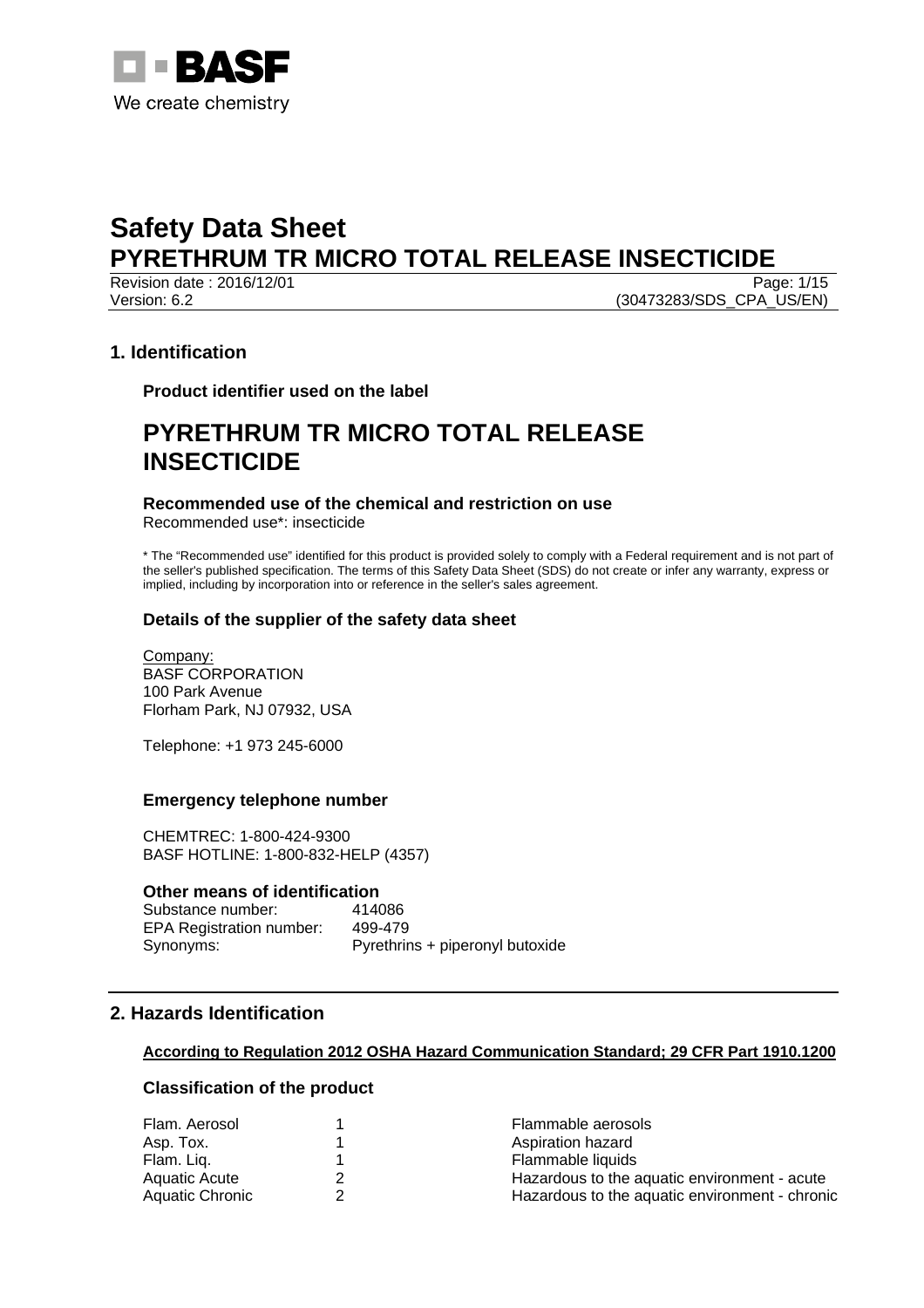# **Safety Data Sheet PYRETHRUM TR MICRO TOTAL RELEASE INSECTICIDE**<br>Revision date : 2016/12/01

Revision date : 2016/12/01<br>Version: 6.2

(30473283/SDS\_CPA\_US/EN)

# **Label elements**



Signal Word: Danger

| Hazard Statement:                             |                                                                                                        |
|-----------------------------------------------|--------------------------------------------------------------------------------------------------------|
| H222                                          | Extremely flammable aerosol.                                                                           |
| H224                                          | Extremely flammable liquid and vapour.                                                                 |
| H304                                          | May be fatal if swallowed and enters airways.                                                          |
| H401                                          | Toxic to aquatic life.                                                                                 |
| H411                                          | Toxic to aquatic life with long lasting effects.                                                       |
| <b>Precautionary Statements (Prevention):</b> |                                                                                                        |
| P280                                          | Wear protective gloves and eye/face protection.                                                        |
| P210                                          | Keep away from heat, hot surfaces, sparks, open flames and other<br>ignition sources. No smoking.      |
| P243                                          | Take precautionary measures against static discharge.                                                  |
| P273                                          | Avoid release to the environment.                                                                      |
| P211                                          | Do not spray on an open flame or other ignition source.                                                |
| P241                                          | Use explosion-proof electrical/ventilating/lighting/equipment.                                         |
| P251                                          | Do not pierce or burn, even after use.                                                                 |
| P233                                          | Keep container tightly closed.                                                                         |
| P242                                          | Use only non-sparking tools.                                                                           |
| P240                                          | Ground/bond container and receiving equipment.                                                         |
| P264                                          | Wash with plenty of water and soap thoroughly after handling.                                          |
| Precautionary Statements (Response):          |                                                                                                        |
| P303 + P361 + P353                            | IF ON SKIN (or hair): Take off immediately all contaminated clothing.<br>Rinse skin with water/shower. |
| P301 + P310                                   | IF SWALLOWED: Immediately call a POISON CENTER or                                                      |
|                                               | doctor/physician.                                                                                      |
| P370 + P378                                   | In case of fire: Use extinguishing powder, foam or CO2 for extinction.                                 |
| P332 + P313                                   | If skin irritation occurs: Get medical advice/attention.                                               |
| P391                                          | Collect spillage.                                                                                      |
| P331                                          | Do NOT induce vomiting.                                                                                |
| P362 + P364                                   | Take off contaminated clothing and wash it before reuse.                                               |
| Precautionary Statements (Storage):           |                                                                                                        |
| P410 + P412                                   | Protect from sunlight. Do no expose to temperatures exceeding 50°C/<br>122°F.                          |
| P405                                          | Store locked up.                                                                                       |
| P403 + P235                                   | Store in a well-ventilated place. Keep cool.                                                           |
| Precautionary Statements (Disposal):          |                                                                                                        |
| P501                                          | Dispose of contents/container to hazardous or special waste collection<br>point.                       |
|                                               |                                                                                                        |

# **Hazards not otherwise classified**

Labeling of special preparations (GHS): May cause paraesthesia. Contains: Pyrethrins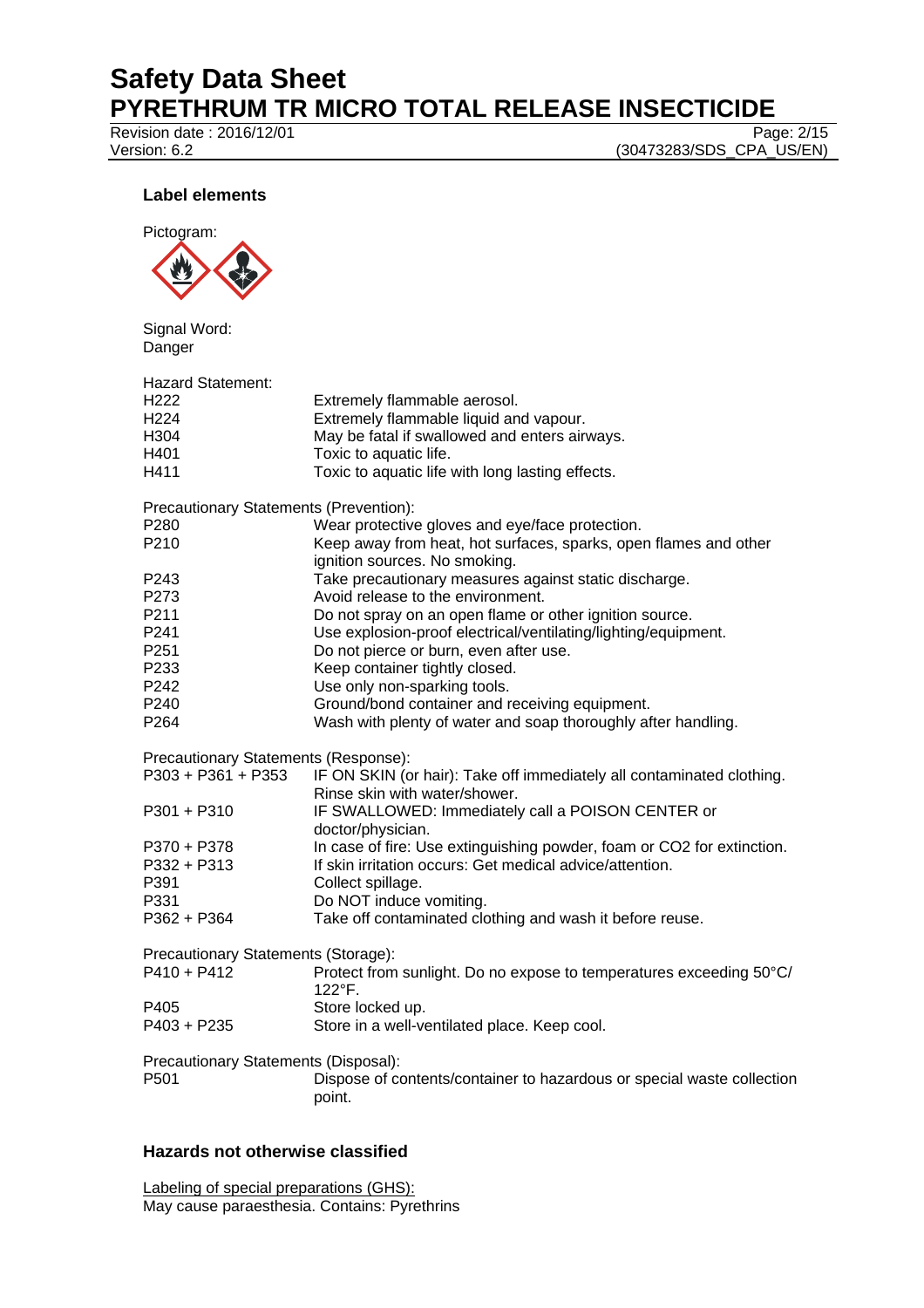Revision date : 2016/12/01<br>
Version: 6.2 (30473283/SDS\_CPA\_US/EN)

(30473283/SDS\_CPA\_US/EN)

May produce an allergic reaction. Contains: Piperonylbutoxide The following percentage of the mixture consists of components(s) with unknown hazards regarding the acute toxicity: 2 % dermal

The following percentage of the mixture consists of components(s) with unknown hazards regarding the acute toxicity: 2 % oral

# **According to Regulation 1994 OSHA Hazard Communication Standard; 29 CFR Part 1910.1200**

# **Emergency overview**

CAUTION: EXTREMELY FLAMMABLE. KEEP OUT OF REACH OF CHILDREN. KEEP OUT OF REACH OF DOMESTIC ANIMALS. HARMFUL IF SWALLOWED. HARMFUL IF ABSORBED THROUGH SKIN. Moderately irritating to the eyes. Avoid contact with the skin, eyes and clothing. Wash thoroughly after handling. Aerosol container contains flammable gas under pressure.

# **3. Composition / Information on Ingredients**

# **According to Regulation 2012 OSHA Hazard Communication Standard; 29 CFR Part 1910.1200**

| <b>CAS Number</b> | Weight %        | <b>Chemical name</b>                  |
|-------------------|-----------------|---------------------------------------|
| 8003-34-7         | 4.0 $%$         | <b>Pyrethrins</b>                     |
| $51 - 03 - 6$     | 16.0%           | Piperonylbutoxide                     |
| 128-37-0          | $0.3 - 1.0\%$   | <b>BHT</b>                            |
| 64742-47-8        | $10.0 - 15.0\%$ | Distillates, petroleum                |
| 68476-86-8        | $50.0 - 75.0\%$ | Petroleum gases, liquefied, sweetened |

#### **According to Regulation 1994 OSHA Hazard Communication Standard; 29 CFR Part 1910.1200**

| <b>CAS Number</b> | Weight %    | <b>Chemical name</b>    |
|-------------------|-------------|-------------------------|
| 8003-34-7         | 4.0 $%$     | Pyrethrins              |
| $51-03-6$         | 16.0%       | Piperonylbutoxide       |
| 64742-47-8        | $>10.0\%$   | Distillates, petroleum  |
| 68476-40-4        |             | Hydrocarbons, C3-4      |
|                   | $\ge$ 70.0% | Proprietary ingredients |

# **4. First-Aid Measures**

# **Description of first aid measures**

#### **General advice:**

First aid personnel should pay attention to their own safety. If the patient is likely to become unconscious, place and transport in stable sideways position (recovery position). Immediately remove contaminated clothing.

#### **If inhaled:**

Keep patient calm, remove to fresh air, seek medical attention.

#### **If on skin:**

Immediately wash thoroughly with soap and water, seek medical attention.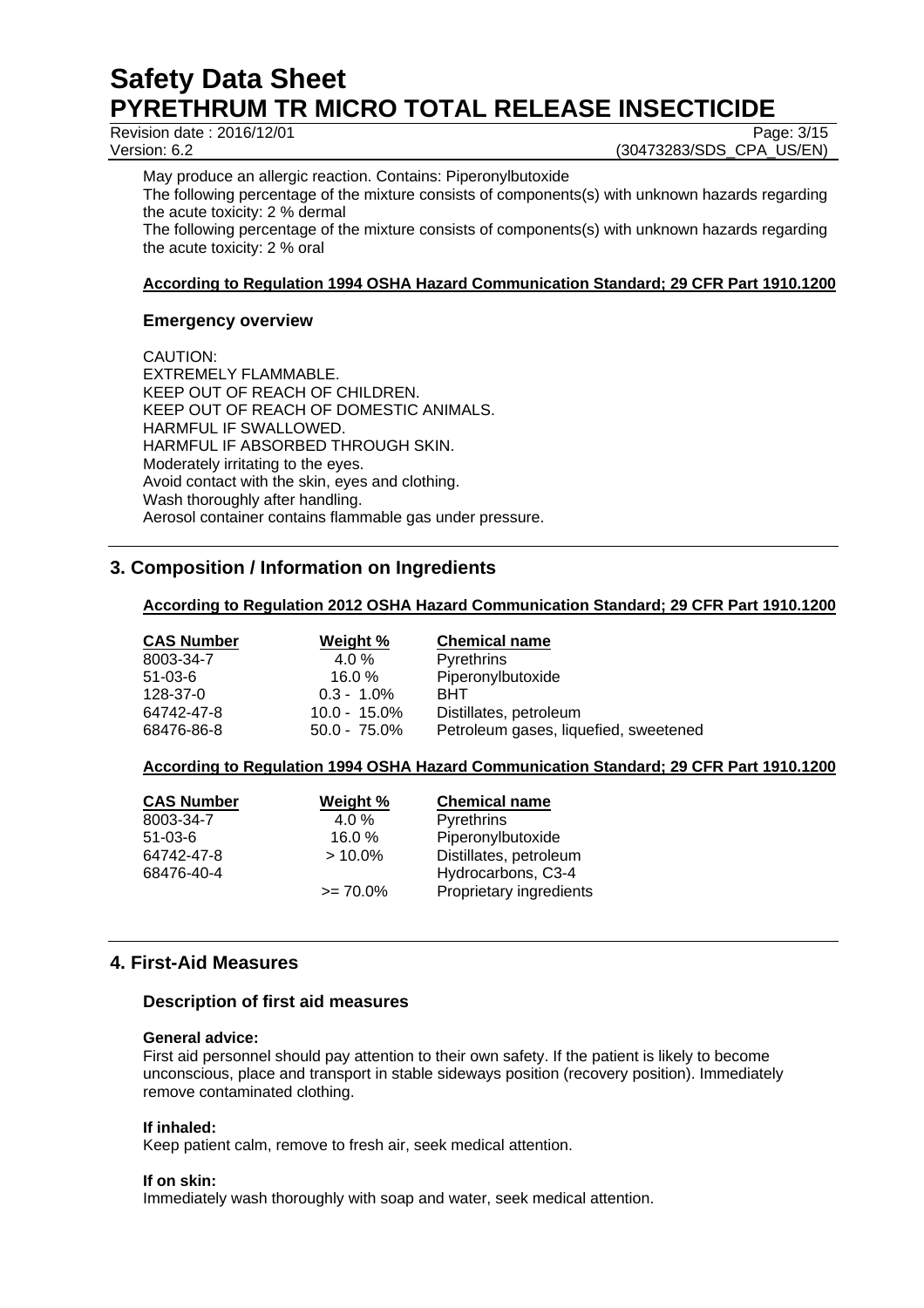Revision date : 2016/12/01 Page: 4/15

Version: 6.2 (30473283/SDS\_CPA\_US/EN)

#### **If in eyes:**

Wash affected eyes for at least 15 minutes under running water with eyelids held open, consult an eye specialist.

#### **If swallowed:**

Immediately rinse mouth and then drink 200-300 ml of water, seek medical attention. Do not induce vomiting due to aspiration hazard.

#### **Most important symptoms and effects, both acute and delayed**

Symptoms: The most important known symptoms and effects are described in the labelling (see section 2) and/or in section 11., Further important symptoms and effects are so far not known. Hazards: Vomiting may cause aspiration pneumonia due to the ingredients.

#### **Indication of any immediate medical attention and special treatment needed**

Note to physician

Treatment: Treat according to symptoms (decontamination, vital functions), no known specific antidote.

# **5. Fire-Fighting Measures**

#### **Extinguishing media**

Suitable extinguishing media: foam, dry powder, carbon dioxide

#### **Special hazards arising from the substance or mixture**

Hazards during fire-fighting:

carbon monoxide, carbon dioxide, hydrocarbons

Aerosol container contains flammable gas under pressure. Pressure inside container is increased when heated, and may cause explosion. If product is heated above decomposition temperature, toxic vapours will be released. The substances/groups of substances mentioned can be released in case of fire.

#### **Advice for fire-fighters**

Protective equipment for fire-fighting: Firefighters should be equipped with self-contained breathing apparatus and turn-out gear.

#### **Further information:**

Evacuate area of all unnecessary personnel. Contain contaminated water/firefighting water. Do not allow to enter drains or waterways.

# **6. Accidental release measures**

#### **Personal precautions, protective equipment and emergency procedures**

Take appropriate protective measures. Clear area. Shut off source of leak only under safe conditions. Extinguish sources of ignition nearby and downwind. Ensure adequate ventilation. Wear suitable personal protective clothing and equipment.

#### **Environmental precautions**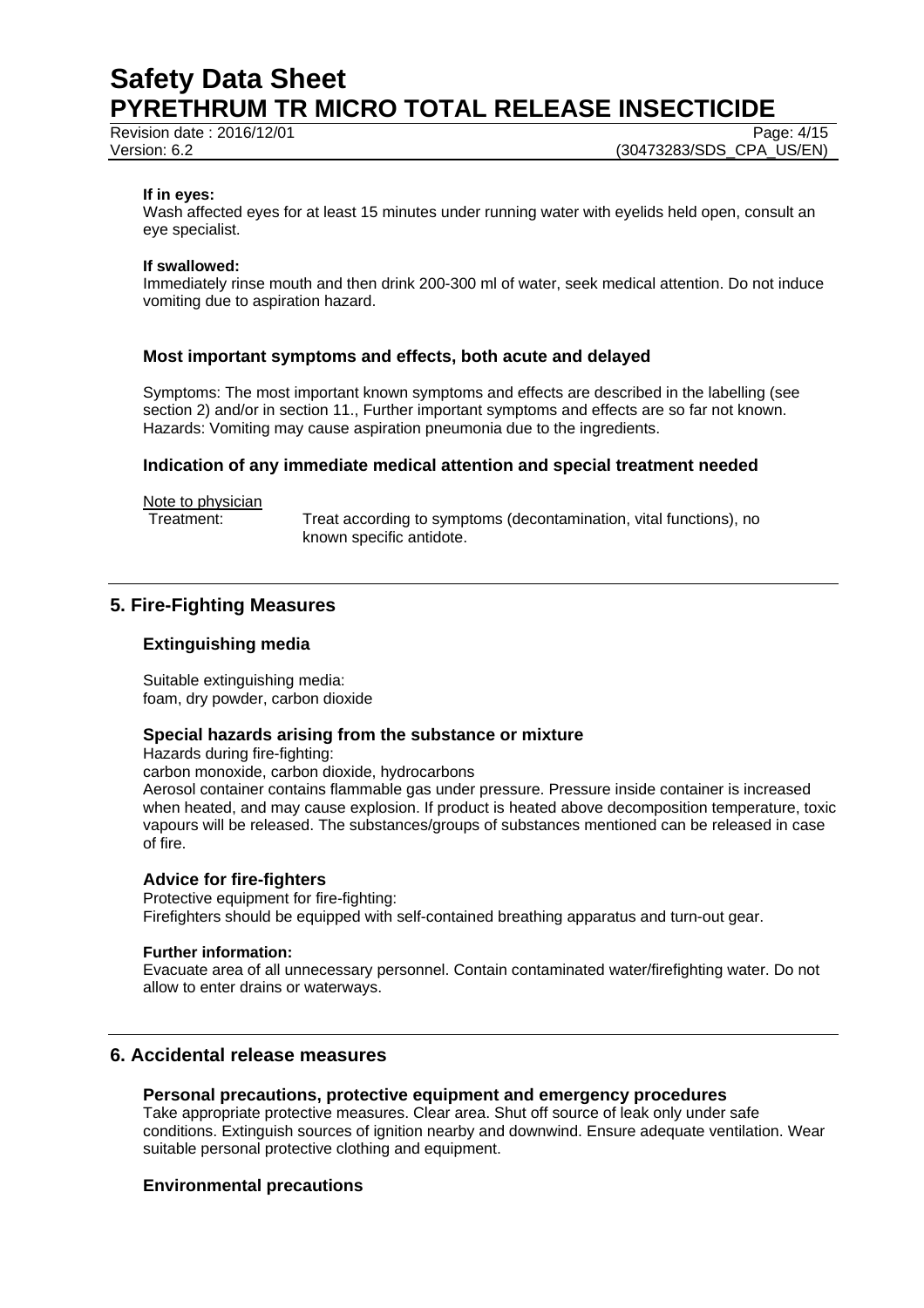# **Safety Data Sheet PYRETHRUM TR MICRO TOTAL RELEASE INSECTICIDE**<br>Revision date : 2016/12/01

Revision date  $\cdot$  2016/12/01

Version: 6.2 (30473283/SDS\_CPA\_US/EN)

Do not discharge into the subsoil/soil. Do not discharge into drains/surface waters/groundwater. Contain contaminated water/firefighting water. A spill of or in excess of the reportable quantity requires notification to state, local and national emergency authorities. This product is regulated by CERCLA ('Superfund').

# **Methods and material for containment and cleaning up**

Dike spillage. Pick up with suitable absorbent material. Spilled substance/product should be recovered and applied according to label rates whenever possible. If application of spilled substance/product is not possible, then spills should be contained, solidified, and placed in suitable containers for disposal. After decontamination, spill area can be washed with water. Collect wash water for approved disposal.

# **7. Handling and Storage**

# **Precautions for safe handling**

RECOMMENDATIONS ARE FOR MANUFACTURING, COMMERCIAL BLENDING, AND PACKAGING WORKERS. PESTICIDE APPLICATORS & WORKERS must refer to the Product Label and Directions for Use attached to the product. Provide good ventilation of working area (local exhaust ventilation if necessary). Keep away from sources of ignition - No smoking. Keep container tightly sealed. Protect against heat. Handle and open container with care. Do not open until ready to use. Once container is opened, content should be used as soon as possible. Provide means for controlling leaks and spills. Follow label warnings even after container is emptied. The substance/ product may be handled only by appropriately trained personnel. Avoid all direct contact with the substance/product. Avoid contact with the skin, eyes and clothing. Avoid inhalation of dusts/mists/vapours. Wear suitable personal protective clothing and equipment.

# Protection against fire and explosion:

Aerosol container contains flammable gas under pressure. The relevant fire protection measures should be noted. Fire extinguishers should be kept handy. Avoid all sources of ignition: heat, sparks, open flame. Avoid extreme heat. Ground all transfer equipment properly to prevent electrostatic discharge. Electrostatic discharge may cause ignition.

# **Conditions for safe storage, including any incompatibilities**

Segregate from incompatible substances. Segregate from foods and animal feeds. Segregate from textiles and similar materials.

Further information on storage conditions: Protect containers from physical damage. Store in a cool, dry, well-ventilated area. Avoid all sources of ignition: heat, sparks, open flame.

# Storage stability:

May be kept indefinitely if stored properly. If an expiry date is mentioned on the packaging/label this takes priority over the statements on storage duration in this safety data sheet. Protect from temperatures above: 130 °F Explosive at or above indicated temperature.

# **8. Exposure Controls/Personal Protection**

# **Users of a pesticidal product should refer to the product label for personal protective equipment requirements.**

# **Components with occupational exposure limits**

| Pyrethrins | OSHA PEL         | PEL 5 mg/m3 ; TWA value 5 mg/m3 ; |
|------------|------------------|-----------------------------------|
|            | <b>ACGIH TLV</b> | TWA value $5 \text{ mg/m3}$ ;     |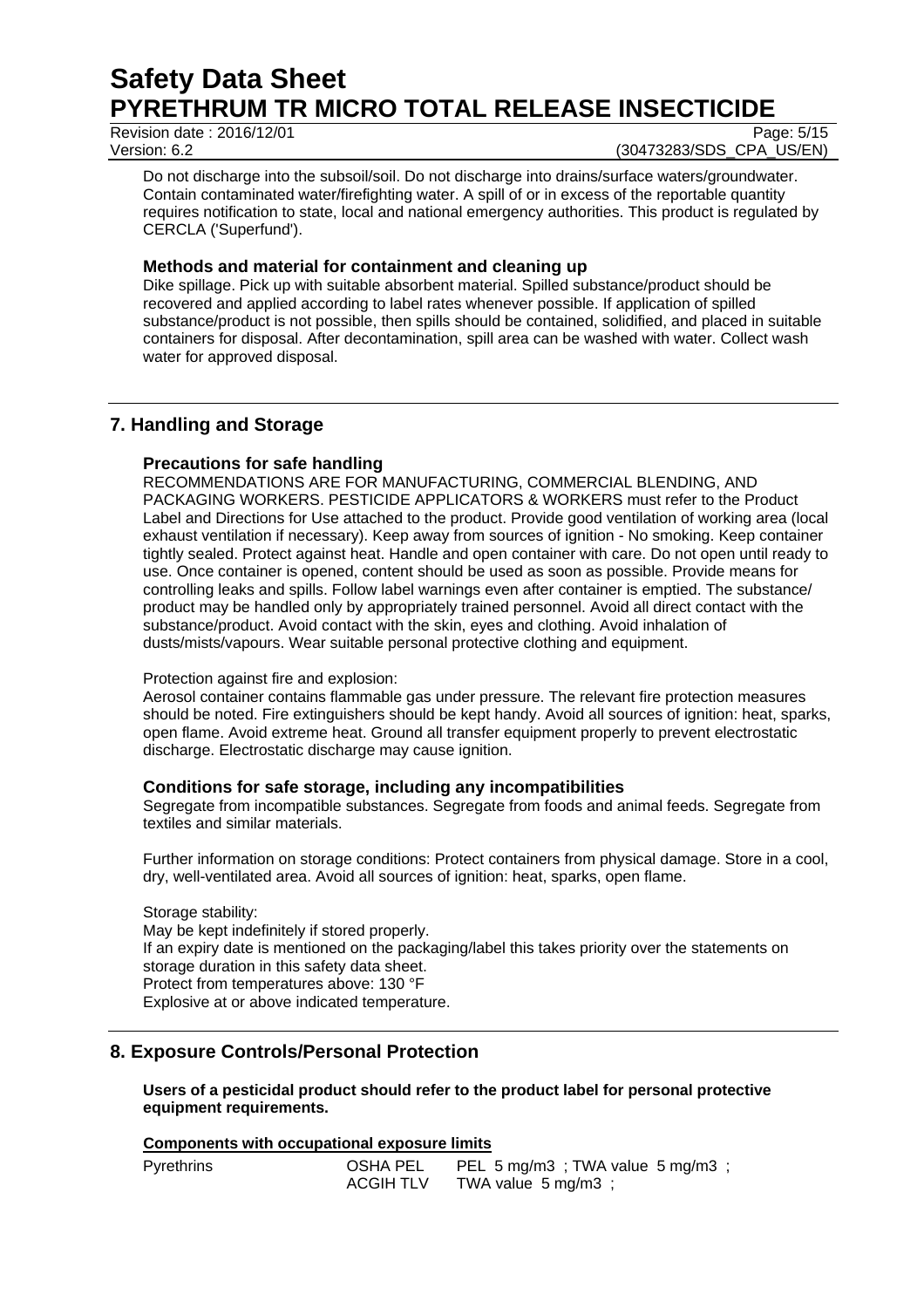Revision date : 2016/12/01 Page: 6/15

Version: 6.2 (30473283/SDS\_CPA\_US/EN)

Distillates, petroleum

ACGIH TLV TWA value 200 mg/m3 Non-aerosol (total hydrocarbon vapor); Application restricted to conditions in which there are negligible aerosol exposures. Skin Designation Non-aerosol (total hydrocarbon vapor); The substance can be absorbed through the skin.

#### **Advice on system design:**

Whenever possible, engineering controls should be used to minimize the need for personal protective equipment.

#### **Personal protective equipment**

# **RECOMMENDATIONS FOR MANUFACTURING, COMMERCIAL BLENDING, AND PACKAGING WORKERS:**

#### **Respiratory protection:**

Wear respiratory protection if ventilation is inadequate. Wear a NIOSH-certified (or equivalent) organic vapour/particulate respirator. For situations where the airborne concentrations may exceed the level for which an air purifying respirator is effective, or where the levels are unknown or Immediately Dangerous to Life or Health (IDLH), use NIOSH-certified full facepiece pressure demand self-contained breathing apparatus (SCBA) or a full facepiece pressure demand supplied-air respirator (SAR) with escape provisions.

#### **Hand protection:**

Chemical resistant protective gloves, Protective glove selection must be based on the user's assessment of the workplace hazards.

#### **Eye protection:**

Safety glasses with side-shields. Tightly fitting safety goggles (chemical goggles). Wear face shield if splashing hazard exists.

#### **Body protection:**

Body protection must be chosen depending on activity and possible exposure, e.g. head protection, apron, protective boots, chemical-protection suit.

#### **General safety and hygiene measures:**

RECOMMENDATIONS FOR MANUFACTURING, COMMERCIAL BLENDING, AND PACKAGING WORKERS Wear long sleeved work shirt and long work pants in addition to other stated personal protective equipment. Work place should be equipped with a shower and an eye wash. Handle in accordance with good industrial hygiene and safety practice. Personal protective equipment should be decontaminated prior to reuse. Gloves must be inspected regularly and prior to each use. Replace if necessary (e.g. pinhole leaks). Take off immediately all contaminated clothing. Store work clothing separately. Hands and/or face should be washed before breaks and at the end of the shift. No eating, drinking, smoking or tobacco use at the place of work. Keep away from food, drink and animal feeding stuffs.

# **9. Physical and Chemical Properties**

Form: aerosol Colour: yellow, clear

Odour: Characteristic, faint odour Odour threshold: Not determined due to potential health hazard by inhalation.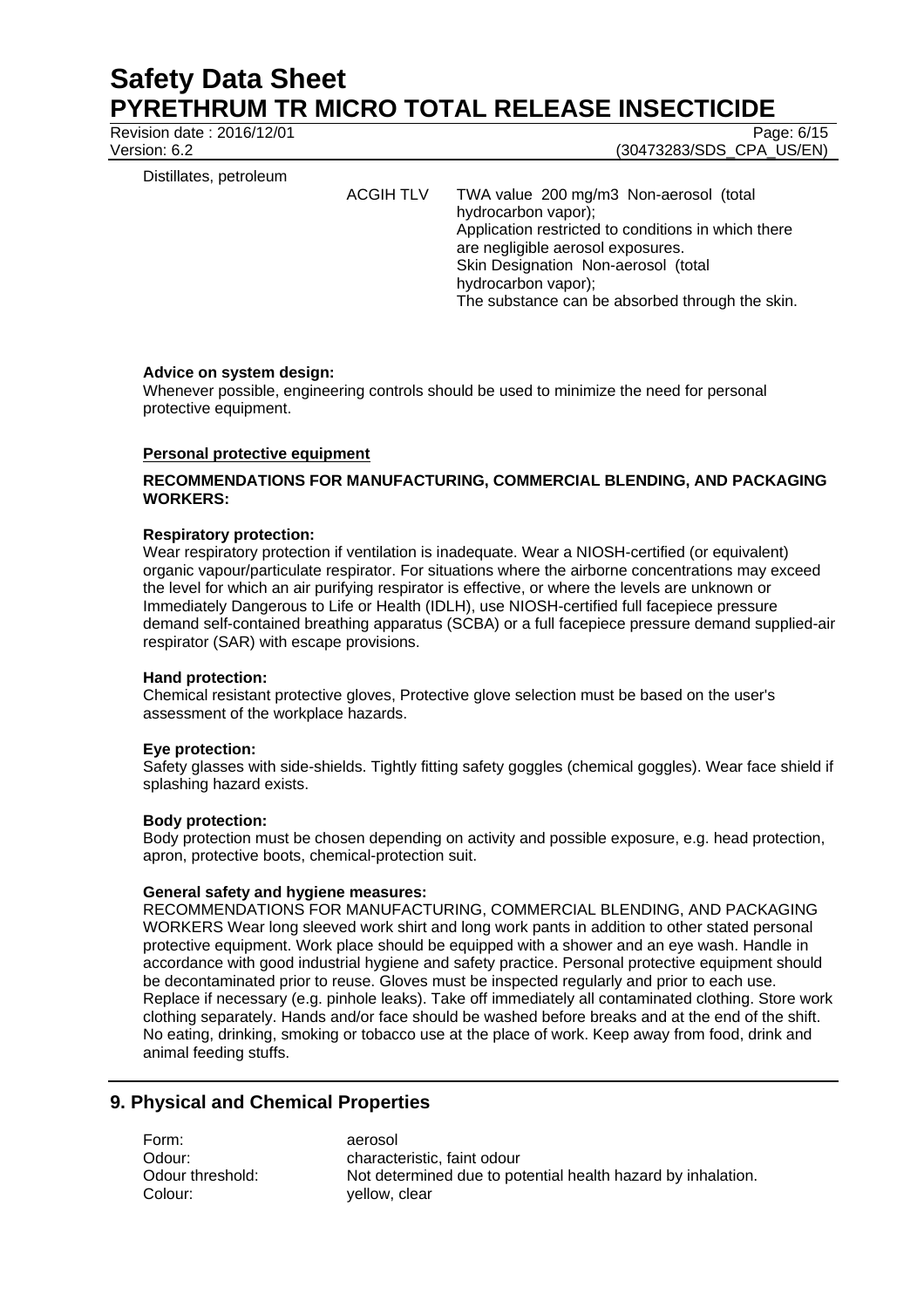# **Safety Data Sheet PYRETHRUM TR MICRO TOTAL RELEASE INSECTICIDE**<br>Revision date : 2016/12/01

| Revision date: 2016/12/01<br>Version: 6.2   |                                                             | Page: 7/15<br>(30473283/SDS_CPA_US/EN) |
|---------------------------------------------|-------------------------------------------------------------|----------------------------------------|
| pH value:                                   | approx. 5.5 - 7.5                                           |                                        |
|                                             | (approx. $25 °C$ )                                          |                                        |
| Melting point:                              | approx. - 30 °C                                             |                                        |
|                                             | Information applies to the solvent.                         |                                        |
| Boiling point:                              | approx. 193 - 245 °C                                        |                                        |
|                                             | Information applies to the solvent.                         |                                        |
| Flash point:                                | approx. $<$ -6 $^{\circ}$ C                                 | (Tag closed cup)                       |
| Flammability:                               | Extremely flammable.                                        |                                        |
| <b>Flammability of Aerosol</b><br>Products: | $> 18$ in                                                   | (ASTM D 3065)                          |
| NFPA 30B flammability:                      | Level 3 Aerosol                                             |                                        |
| Lower explosion limit:                      | As a result of our experience with this                     |                                        |
|                                             | product and our knowledge of its                            |                                        |
|                                             | composition we do not expect any                            |                                        |
|                                             | hazard as long as the product is used                       |                                        |
|                                             | appropriately and in accordance with                        |                                        |
|                                             | the intended use.                                           |                                        |
| Upper explosion limit:                      | As a result of our experience with this                     |                                        |
|                                             | product and our knowledge of its                            |                                        |
|                                             | composition we do not expect any                            |                                        |
|                                             | hazard as long as the product is used                       |                                        |
|                                             | appropriately and in accordance with                        |                                        |
|                                             | the intended use.                                           |                                        |
| Vapour pressure:                            | approx. 0.3 hPa                                             |                                        |
|                                             | (20 °C)                                                     |                                        |
| Density:                                    | Information applies to the solvent.<br>approx. 0.88 g/cm3   |                                        |
|                                             | (20 °C)                                                     |                                        |
| Vapour density:                             | not applicable                                              |                                        |
| Partitioning coefficient n-                 | not applicable                                              |                                        |
| octanol/water (log Pow):                    |                                                             |                                        |
| Thermal decomposition:                      | carbon monoxide, carbon dioxide                             |                                        |
|                                             | Stable at ambient temperature. If product is heated above   |                                        |
|                                             | decomposition temperature toxic vapours may be released. To |                                        |
|                                             | avoid thermal decomposition, do not overheat.               |                                        |
| Viscosity, dynamic:                         | approx. 1.82 mPa.s                                          |                                        |
|                                             | (approx. $25^{\circ}$ C)                                    |                                        |
| Solubility in water:                        | immiscible                                                  |                                        |
| Evaporation rate:                           | not applicable                                              |                                        |
| Other Information:                          | If necessary, information on other physical and chemical    |                                        |
|                                             | parameters is indicated in this section.                    |                                        |

# **10. Stability and Reactivity**

# **Reactivity**

No hazardous reactions if stored and handled as prescribed/indicated.

Corrosion to metals: Corrosive effects to metal are not anticipated.

#### Oxidizing properties: Based on its structural properties the product is not classified as oxidizing.

# **Chemical stability**

The product is stable if stored and handled as prescribed/indicated.

# **Possibility of hazardous reactions**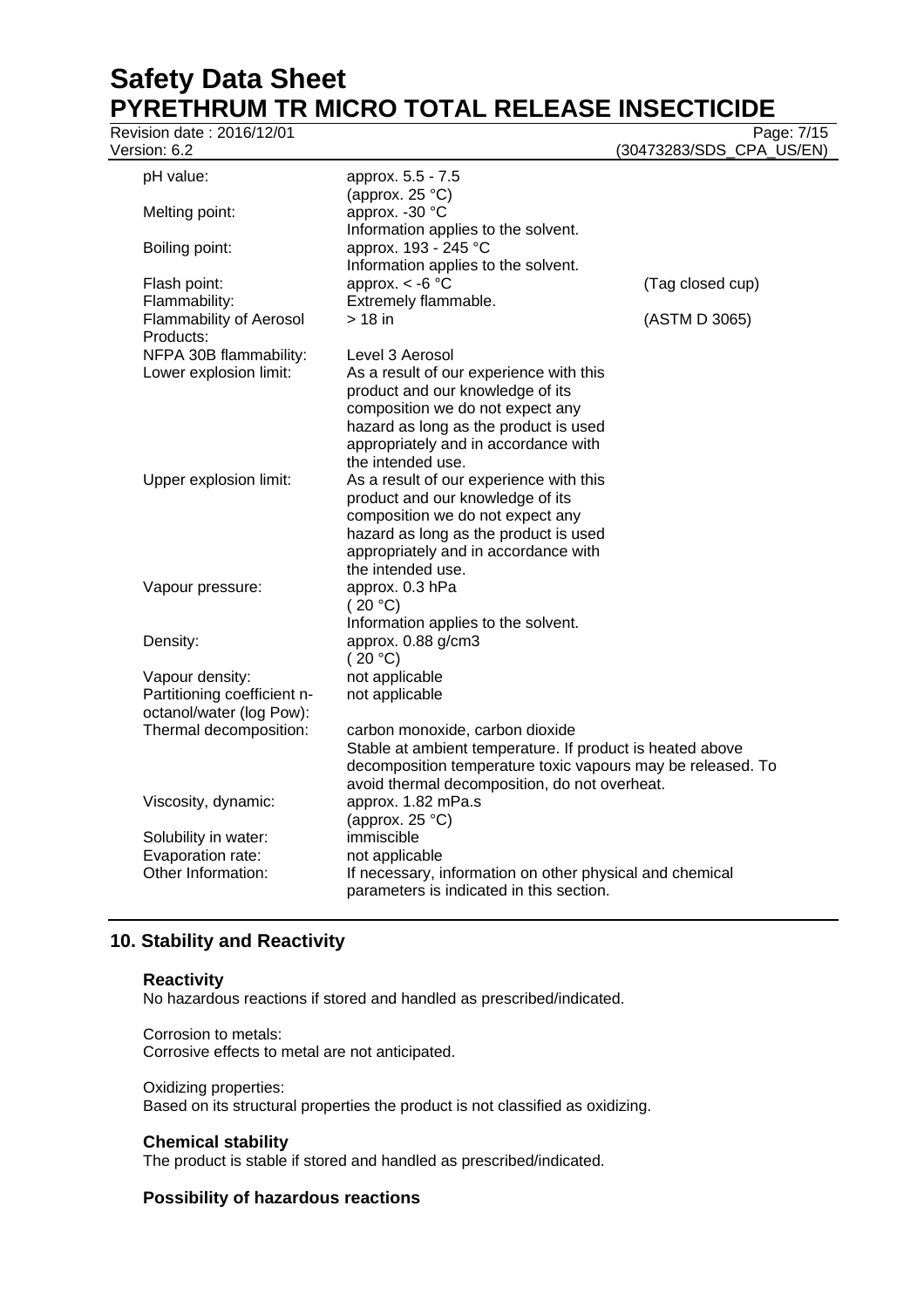Revision date : 2016/12/01 Page: 8/15

Version: 6.2 (30473283/SDS\_CPA\_US/EN)

The product is chemically stable.

#### **Conditions to avoid**

Avoid all sources of ignition: heat, sparks, open flame. Avoid prolonged storage. Avoid electro-static discharge. Avoid contamination. Avoid prolonged exposure to extreme heat. Avoid extreme temperatures.

#### **Incompatible materials**

strong oxidizing agents, aldehydes, amines, chlorinated products

# **Hazardous decomposition products**

Decomposition products:

No hazardous decomposition products if stored and handled as prescribed/indicated., Prolonged thermal loading can result in products of degradation being given off.

Thermal decomposition: Possible thermal decomposition products: carbon monoxide, carbon dioxide Stable at ambient temperature. If product is heated above decomposition temperature toxic vapours may be released. To avoid thermal decomposition, do not overheat.

# **11. Toxicological information**

# **Primary routes of exposure**

Routes of entry for solids and liquids are ingestion and inhalation, but may include eye or skin contact. Routes of entry for gases include inhalation and eye contact. Skin contact may be a route of entry for liquefied gases.

# **Acute Toxicity/Effects**

Acute toxicity

Assessment of acute toxicity: Slightly toxic after single ingestion. Slightly toxic after short-term skin contact. Relatively nontoxic after short-term inhalation.

Oral Type of value: LD50 Species: rat Value: 4,900 mg/kg

Inhalation Type of value: LC50 Species: rat Value: > 5.63 mg/l An aerosol was tested.

Dermal Type of value: LD50 Species: rabbit Value: > 2,000 mg/kg No mortality was observed.

Assessment other acute effects

Assessment of STOT single: Based on the available information there is no specific target organ toxicity to be expected after a single exposure.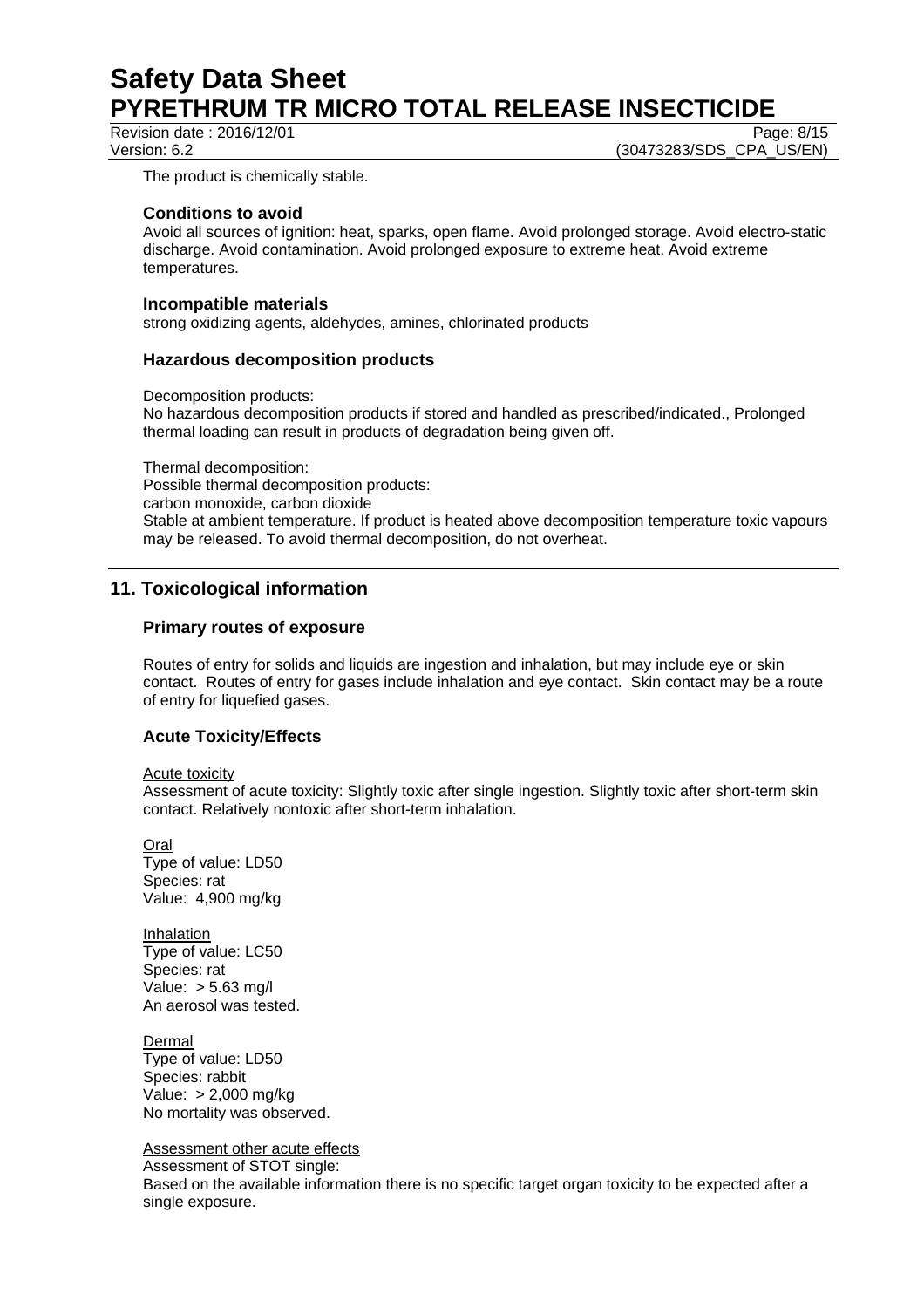Revision date : 2016/12/01 Page: 9/15

Version: 6.2 (30473283/SDS\_CPA\_US/EN)

The product has not been tested. The statement has been derived from the properties of the individual components.

Irritation / corrosion

Assessment of irritating effects: Not irritating to the skin. Not irritating to the eyes.

Skin

Species: rabbit Result: Slightly irritating. Prolonged contact with the product can result in skin irritation.

Eye Species: rabbit Result: Slightly irritating. May cause slight irritation to the eyes.

**Sensitization** Assessment of sensitization: There is no evidence of a skin-sensitizing potential.

Species: guinea pig Result: Non-sensitizing.

# **Chronic Toxicity/Effects**

#### Repeated dose toxicity

Assessment of repeated dose toxicity: The product has not been tested. The statement has been derived from the properties of the individual components.

#### *Information on: Piperonylbutoxide*

*Assessment of repeated dose toxicity: The substance may cause damage to the liver after repeated ingestion of high doses, as shown in animal studies. The substance may cause damage to the liver after repeated inhalation of high doses. Repeated dermal uptake of the substance did not cause substance-related effects.* 

#### *Information on: BHT*

*Assessment of repeated dose toxicity: The substance may cause damage to the liver after repeated ingestion of high doses, as shown in animal studies.* 

*Repeated exposure may cause adverse thyroid effects as indicated in animal studies. Prolonged and repeated exposure may cause lung damage. May cause liver and kidney damage.* 

----------------------------------

#### Genetic toxicity

Assessment of mutagenicity: The product has not been tested. The statement has been derived from the properties of the individual components. Mutagenicity tests revealed no genotoxic potential.

#### **Carcinogenicity**

Assessment of carcinogenicity: The product has not been tested. The statement has been derived from the properties of the individual components.

#### *Information on: Distillates, petroleum*

*Assessment of carcinogenicity: Long-term exposure to highly irritating concentrations resulted in skin tumors in animals. A carcinogenic effect in humans can be excluded after brief skin contact. The product has not been tested. The statement has been derived from substances/products of a similar structure or composition.* 

----------------------------------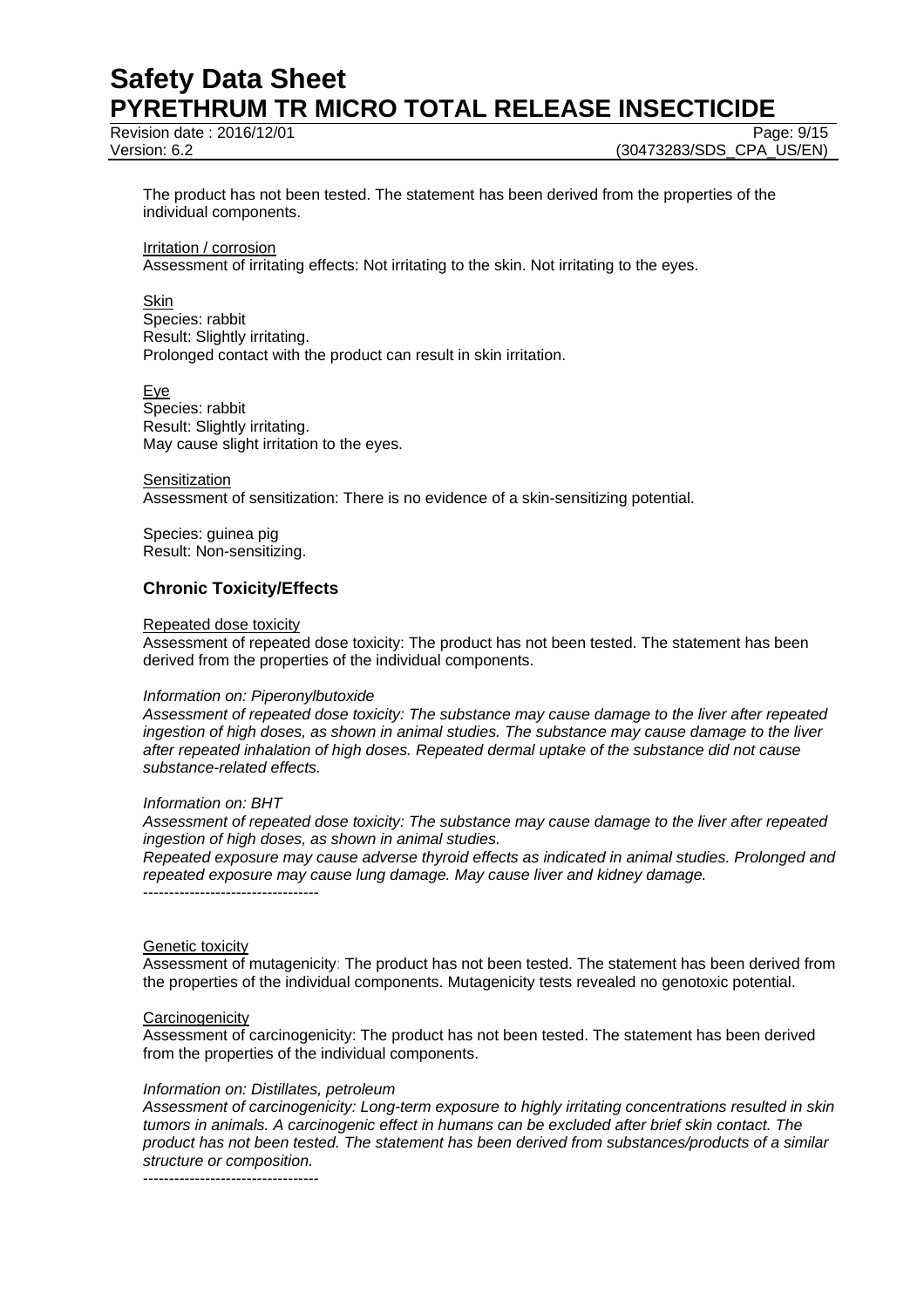Revision date : 2016/12/01 Page: 10/15

Version: 6.2 (30473283/SDS\_CPA\_US/EN)

#### Reproductive toxicity

Assessment of reproduction toxicity: The product has not been tested. The statement has been derived from the properties of the individual components. The results of animal studies gave no indication of a fertility impairing effect.

#### **Teratogenicity**

Assessment of teratogenicity: The product has not been tested. The statement has been derived from the properties of the individual components. Animal studies gave no indication of a developmental toxic effect at doses that were not toxic to the parental animals.

Other Information Misuse can be harmful to health.

#### **Symptoms of Exposure**

The most important known symptoms and effects are described in the labelling (see section 2) and/or in section 11., Further important symptoms and effects are so far not known.

# **12. Ecological Information**

#### **Toxicity**

Toxicity to fish

*Information on: pyrethrum LC50 (96 h) 0.0052 mg/l, Oncorhynchus mykiss (static) LC50 (96 h) 0.01 mg/l, Lepomis macrochirus* 

*Information on: 1,3-Benzodioxole, 5-[[2-(2-butoxyethoxy)ethoxy]methyl]-6-propyl-LC50 (96 h) 3.49 mg/l, Cyprinodon variegatus (OECD Guideline 203, Flow through.) The product has low solubility in the test medium. An aqueous solution prepared with solubilizers has been tested.* 

*Information on: 2-Propanol LC50 (96 h) 9,640 mg/l, Pimephales promelas (EPA 72-1, Flow through.) The statement of the toxic effect relates to the analytically determined concentration. Literature data.* 

#### *Information on: Distillates, petroleum*

*LL50 (96 h) 2 - 5 mg/l, Oncorhynchus mykiss (OECD Guideline 203, semistatic) The product has low solubility in the test medium. A saturated solution has been tested. The product has not been tested. The statement has been derived from substances/products of a similar structure or composition. Nominal values (confirmed by concentration control analytics)*  ----------------------------------

#### Aquatic invertebrates

*Information on: pyrethrum EC50 (48 h) 0.012 mg/l, Daphnia magna EC50 (48 h) 0.0014 mg/l, Mysidopsis bahia* 

*Information on: 1,3-Benzodioxole, 5-[[2-(2-butoxyethoxy)ethoxy]methyl]-6-propyl-EC50 (48 h) 0.51 mg/l, Daphnia magna (OECD Guideline 202, part 1, Flow through.) The product has low solubility in the test medium. An aqueous solution prepared with solubilizers has been tested.* 

*No observed effect concentration (28 d) 0.063 mg/l, aquatic arthropod (other)*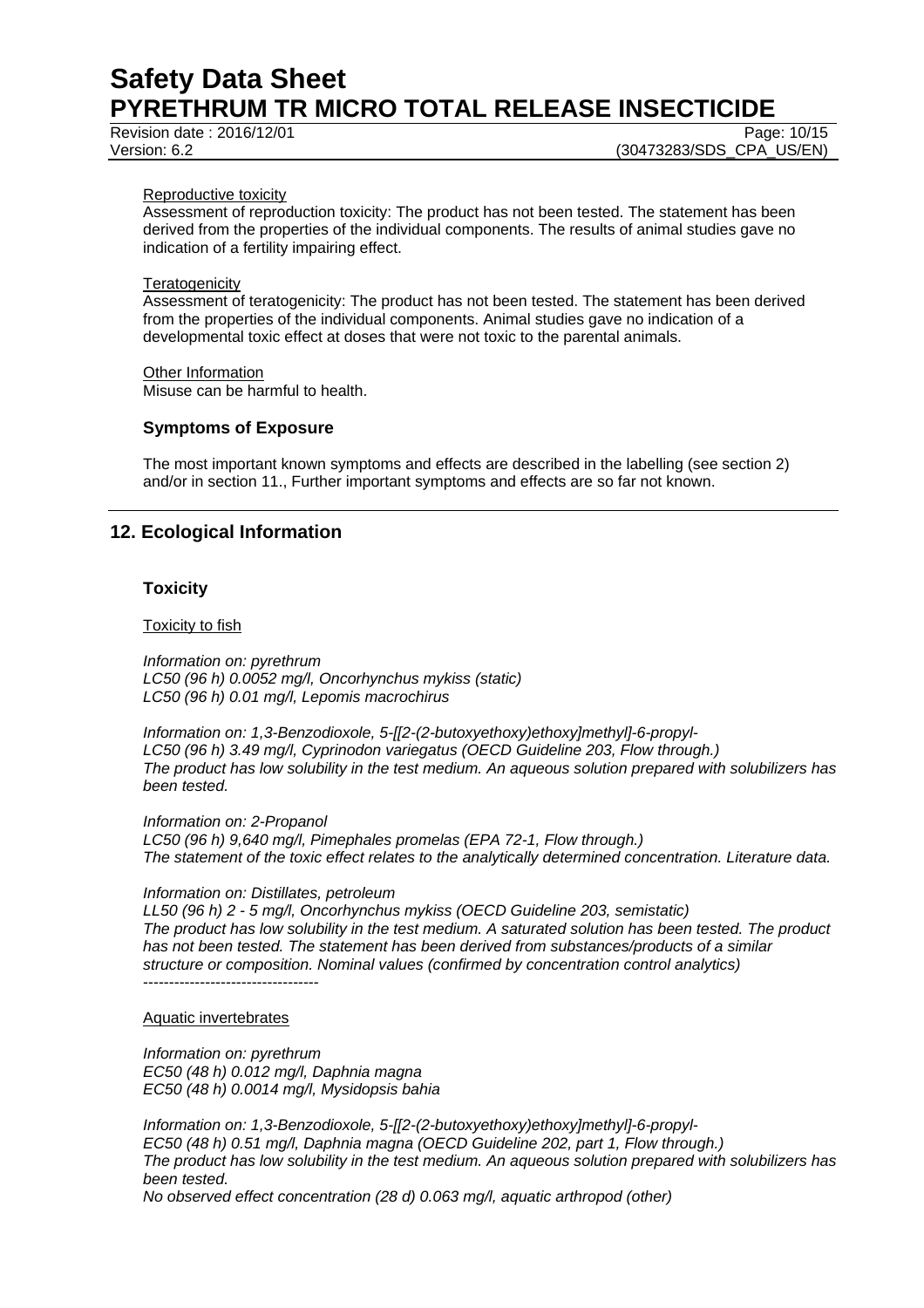Revision date : 2016/12/01 Page: 11/15

Version: 6.2 (30473283/SDS\_CPA\_US/EN)

*The details of the toxic effect relate to the nominal concentration. The product has low solubility in the test medium. An aqueous solution prepared with solubilizers has been tested. Limit concentration test only (LIMIT test).* 

*Information on: 2-Propanol* 

*LC50 (24 h) > 10,000 mg/l, Daphnia magna (OECD Guideline 202, part 1, static) The details of the toxic effect relate to the nominal concentration.* 

#### *Information on: Distillates, petroleum*

*EL50 (48 h) 1.4 mg/l, Daphnia magna (OECD Guideline 202, part 1, static) The details of the toxic effect relate to the nominal concentration. The product has low solubility in the test medium. A saturated solution has been tested. The product has not been tested. The statement has been derived from substances/products of a similar structure or composition.*  ----------------------------------

#### Aquatic plants

*Information on: 2-Propanol Toxic limit concentration (7 d) 1,800 mg/l, Scenedesmus quadricauda (other, static)* 

*Literature data.* 

#### *Information on: Distillates, petroleum*

*EL50 (72 h) 1 - 3 mg/l (growth rate), Pseudokirchneriella subcapitata (OECD Guideline 201, static) The details of the toxic effect relate to the nominal concentration. The product has low solubility in the test medium. A saturated solution has been tested. The product has not been tested. The statement has been derived from substances/products of a similar structure or composition. No observed effect concentration (72 h) 1 mg/l (growth rate), Pseudokirchneriella subcapitata (OECD Guideline 201, static)* 

*The details of the toxic effect relate to the nominal concentration. The product has low solubility in the test medium. A saturated solution has been tested. The product has not been tested. The statement has been derived from substances/products of a similar structure or composition.*  ----------------------------------

Chronic toxicity to fish

*Information on: piperonyl butoxide* 

*Information on: pyrethrum* 

*No observed effect concentration 0.0019 mg/l, Pimephales promelas*  ----------------------------------

#### Chronic toxicity to aquatic invertebrates

*Information on: piperonyl butoxide No observed effect concentration 0.03 mg/l, Daphnia magna* 

*Information on: pyrethrum No observed effect concentration (28 d) 0.00086 mg/l, Daphnia magna*  ----------------------------------

# **Persistence and degradability**

Assessment biodegradation and elimination (H2O) The product has not been tested. The statement has been derived from the properties of the individual components.

Assessment biodegradation and elimination (H2O)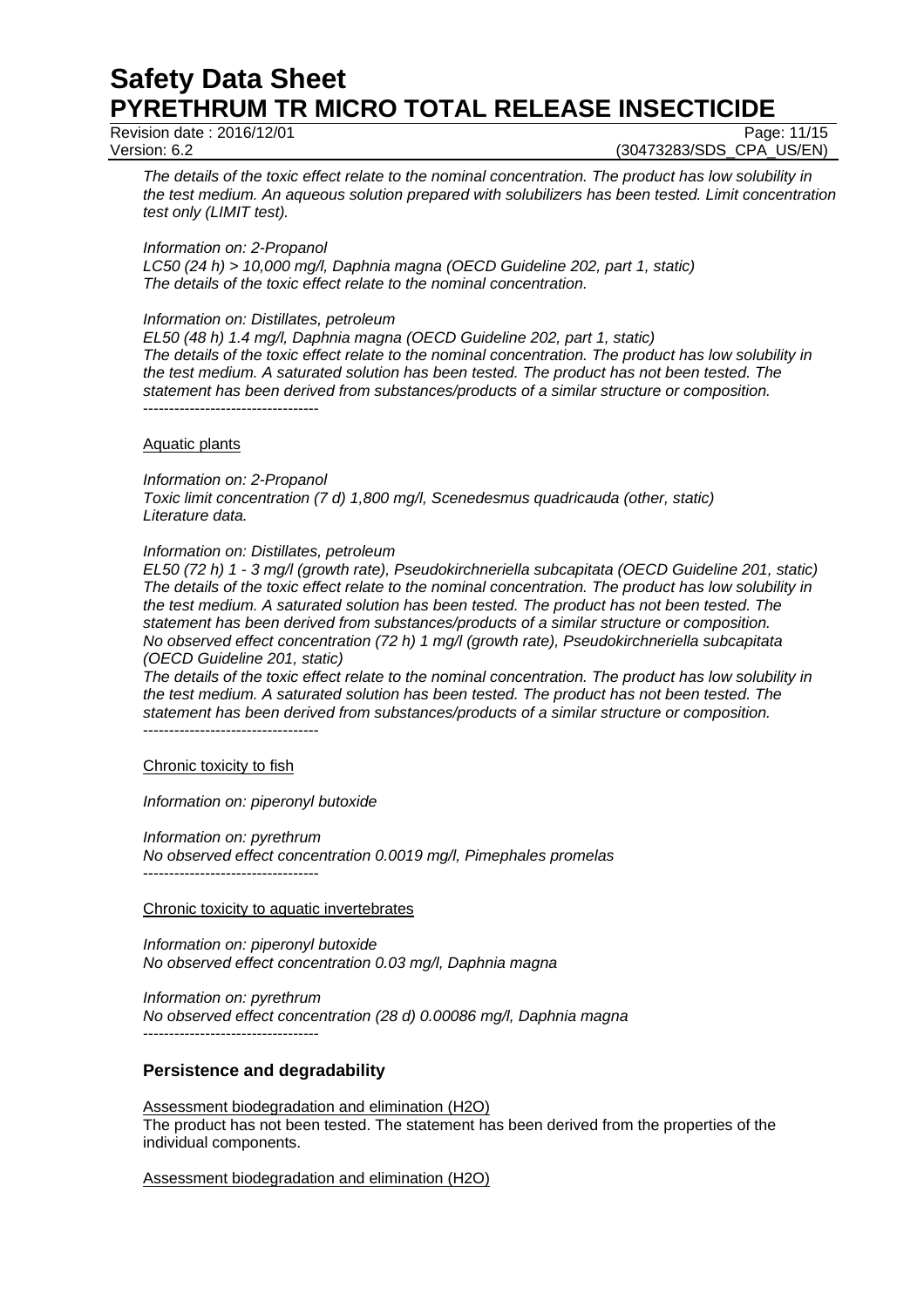Revision date : 2016/12/01 Page: 12/15

Version: 6.2 (30473283/SDS\_CPA\_US/EN)

*Information on: 1,3-Benzodioxole, 5-[[2-(2-butoxyethoxy)ethoxy]methyl]-6-propyl-*

*Not readily biodegradable (by OECD criteria).* 

*Information on: pyrethrum* 

*Not readily biodegradable (by OECD criteria).* 

----------------------------------

# **Bioaccumulative potential**

Assessment bioaccumulation potential The product has not been tested. The statement has been derived from the properties of the individual components.

Assessment bioaccumulation potential

*Information on: 1,3-Benzodioxole, 5-[[2-(2-butoxyethoxy)ethoxy]methyl]-6-propyl-*

*Accumulation in organisms is not to be expected.* 

----------------------------------

Bioaccumulation potential

*Information on: pyrethrum* 

*Bioconcentration factor: 471 Accumulation in organisms is not to be expected.*  ----------------------------------

# **Mobility in soil**

Assessment transport between environmental compartments The product has not been tested. The statement has been derived from the properties of the individual components.

*Information on: 1,3-Benzodioxole, 5-[[2-(2-butoxyethoxy)ethoxy]methyl]-6-propyl-*

*Adsorption to solid soil phase is not expected.*

*Information on: pyrethrum* 

*Following exposure to soil, adsorption to solid soil particles is probable, therefore contamination of groundwater is not expected.*

----------------------------------

# **Additional information**

Other ecotoxicological advice: Do not discharge product into the environment without control.

# **13. Disposal considerations**

#### **Waste disposal of substance:**

Pesticide wastes are regulated. Improper disposal of excess pesticide, spray mix or rinsate is a violation of federal law. If pesticide wastes cannot be disposed of according to label instructions,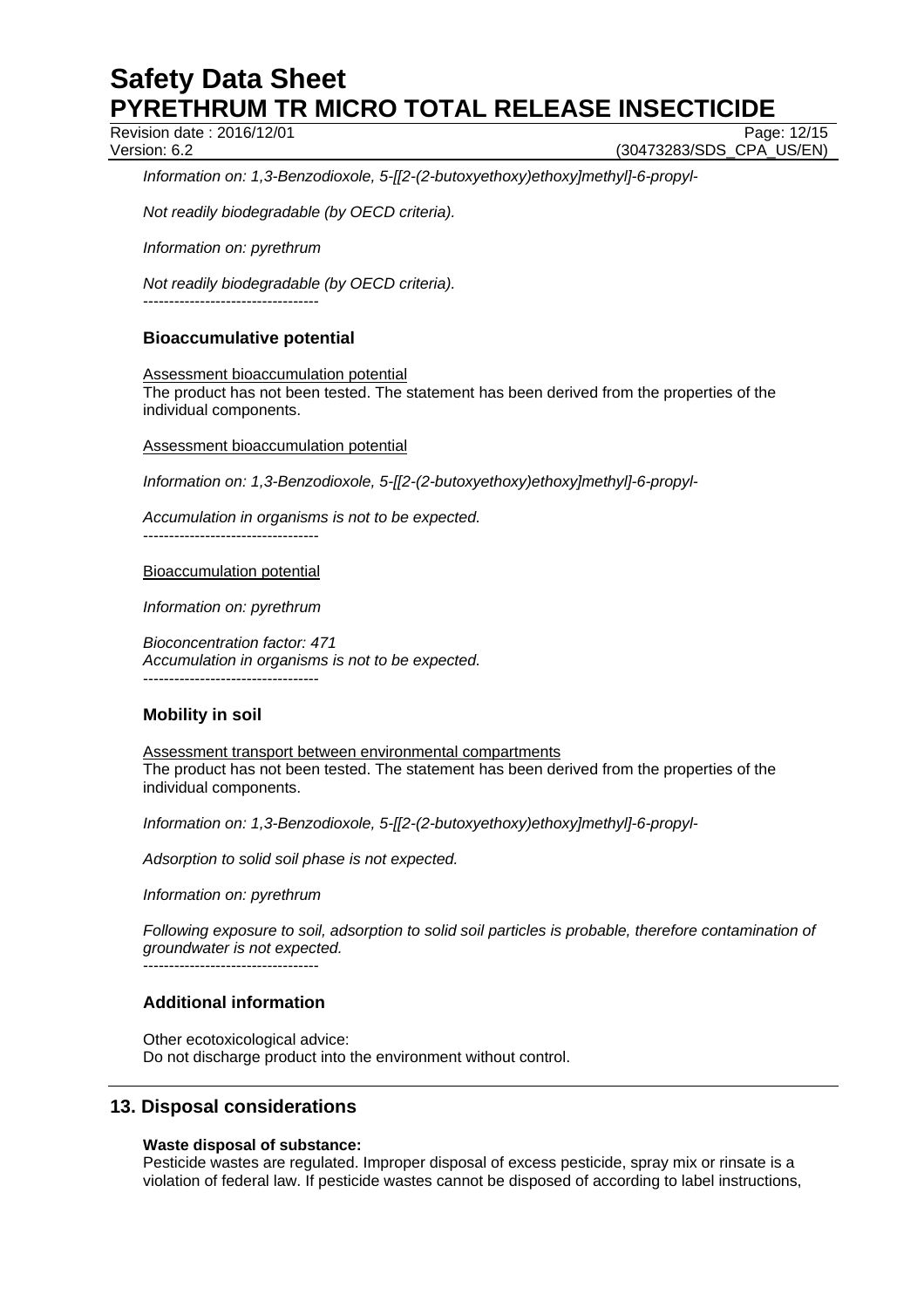Revision date : 2016/12/01 Page: 13/15

Version: 6.2 (30473283/SDS\_CPA\_US/EN)

contact the State Pesticide or Environmental Control Agency or the Hazardous Waste representative at the nearest EPA Regional Office for guidance.

#### **Container disposal:**

Do not cut, puncture, crush, or incinerate empty aerosol containers. Consult state or local disposal authorities for approved alternative procedures such as container recycling. Empty aerosol cans may meet the definition of RCRA D003. Consult local and/or regional EPA for further guidance.

# **14. Transport Information**

# **Land transport**  USDOT Hazard class: 2.1 ID number: UN 1950 Hazard label: 2.1, EHSM

Proper shipping name: AEROSOLS (contains PIPERONYLBUTOXIDE)

#### **Sea transport**  IMDG

| 21                                    |
|---------------------------------------|
| UN 1950                               |
| 2.1. EHSM                             |
| YFS                                   |
| AEROSOLS (contains PIPERONYLBUTOXIDE) |
|                                       |

# **Air transport**

IATA/ICAO

| Hazard class:         | 21                                               |
|-----------------------|--------------------------------------------------|
| ID number:            | UN 1950                                          |
| Hazard label:         | 21                                               |
| Proper shipping name: | AEROSOLS, FLAMMABLE (contains PIPERONYLBUTOXIDE) |

# **Further information**

DOT: This product may be classified as ORM-D (Consumer Commodity) or Limited Quantity. After 12/31/2020, ORM-D will not apply.

# **15. Regulatory Information**

# **Federal Regulations**

#### **Registration status:**

Chemical TSCA, US blocked / not listed

Crop Protection TSCA, US released / exempt

**EPCRA 311/312 (Hazard categories):** Acute; Chronic; Fire; Sudden release of pressure

**CERCLA RQ CAS Number Chemical name** 1 LBS 8003-34-7 Pyrethrins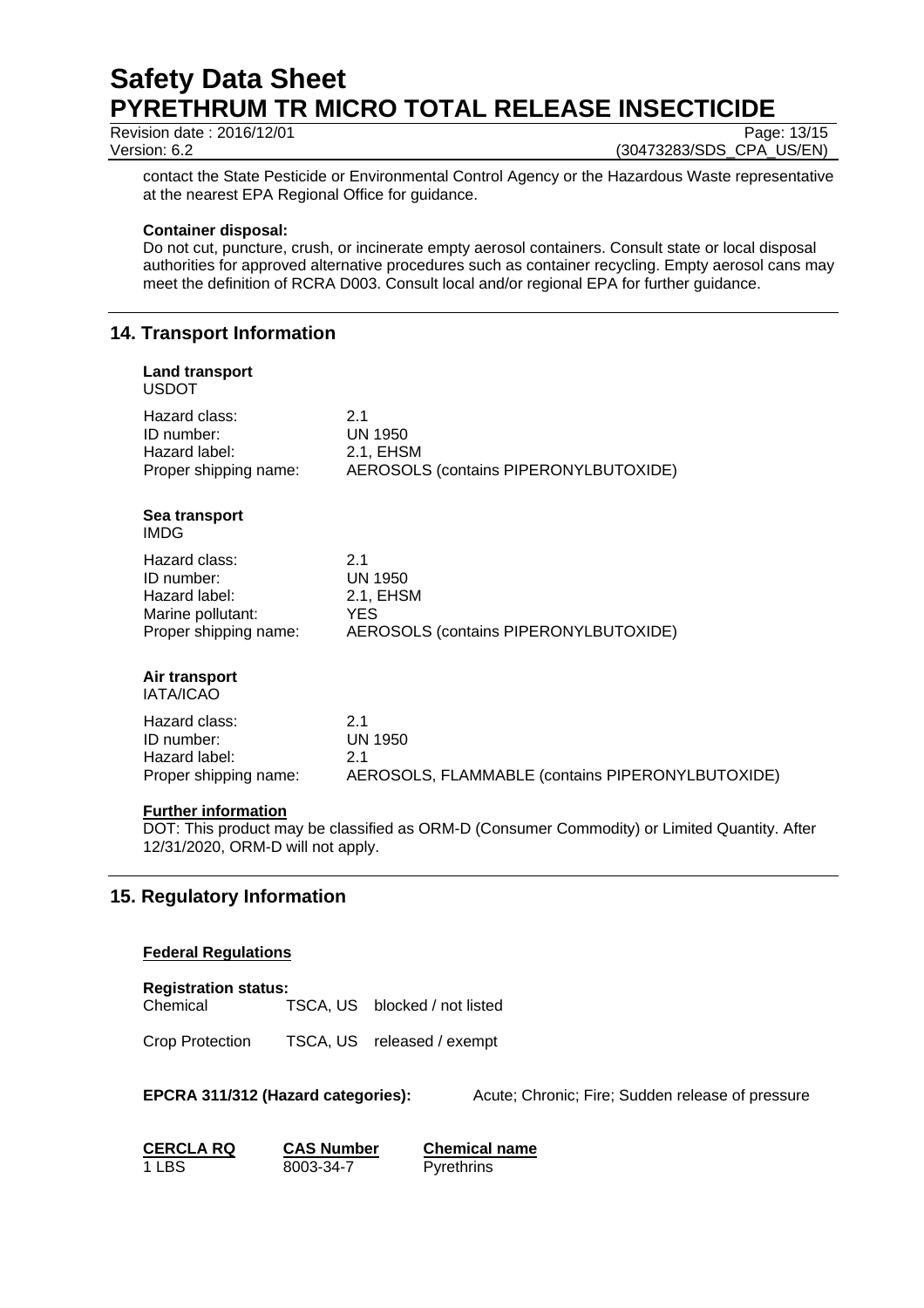Revision date : 2016/12/01 Page: 14/15

Version: 6.2 (30473283/SDS\_CPA\_US/EN)

| <b>State RTK</b>          | <b>CAS Number</b> | <b>Chemical name</b>   |
|---------------------------|-------------------|------------------------|
| РA                        | 8003-34-7         | Pyrethrins             |
|                           | 64742-47-8        | Distillates, petroleum |
| МA                        | 8003-34-7         | Pyrethrins             |
|                           | 64742-47-8        | Distillates, petroleum |
| NJ                        | 8003-34-7         | Pyrethrins             |
|                           | 64742-47-8        | Distillates, petroleum |
|                           | $51-03-6$         | Piperonylbutoxide      |
| <b>NFPA Hazard codes:</b> |                   |                        |

Health : 1 Fire: 4 Reactivity: 1 Special:

#### **Labeling requirements under FIFRA**

This chemical is a pesticide product registered by the Environmental Protection Agency and is subject to certain labeling requirements under federal pesticide law. These requirements differ from the classification criteria and hazard information required for safety data sheets, and workplace labels of non-pesticide chemicals. Following is the hazard information as required on the pesticide label.

CAUTION: EXTREMELY FLAMMABLE. KEEP OUT OF REACH OF CHILDREN. KEEP OUT OF REACH OF DOMESTIC ANIMALS. HARMFUL IF SWALLOWED. HARMFUL IF ABSORBED THROUGH SKIN. May cause moderate but temporary irritation to the eyes. Avoid contact with the skin, eyes and clothing. Wash thoroughly after handling.

Aerosol container contains flammable gas under pressure.

# **16. Other Information**

**SDS Prepared by:** 

BASF NA Product Regulations SDS Prepared on: 2016/12/01

We support worldwide Responsible Care® initiatives. We value the health and safety of our employees, customers, suppliers and neighbors, and the protection of the environment. Our commitment to Responsible Care is integral to conducting our business and operating our facilities in a safe and environmentally responsible fashion, supporting our customers and suppliers in ensuring the safe and environmentally sound handling of our products, and minimizing the impact of our operations on society and the environment during production, storage, transport, use and disposal of our products.

IMPORTANT: WHILE THE DESCRIPTIONS, DESIGNS, DATA AND INFORMATION CONTAINED HEREIN ARE PRESENTED IN GOOD FAITH AND BELIEVED TO BE ACCURATE , IT IS PROVIDED FOR YOUR GUIDANCE ONLY. BECAUSE MANY FACTORS MAY AFFECT PROCESSING OR APPLICATION/USE, WE RECOMMEND THAT YOU MAKE TESTS TO DETERMINE THE SUITABILITY OF A PRODUCT FOR YOUR PARTICULAR PURPOSE PRIOR TO USE. NO WARRANTIES OF ANY KIND, EITHER EXPRESSED OR IMPLIED, INCLUDING WARRANTIES OF MERCHANTABILITY OR FITNESS FOR A PARTICULAR PURPOSE, ARE MADE REGARDING PRODUCTS DESCRIBED OR DESIGNS, DATA OR INFORMATION SET